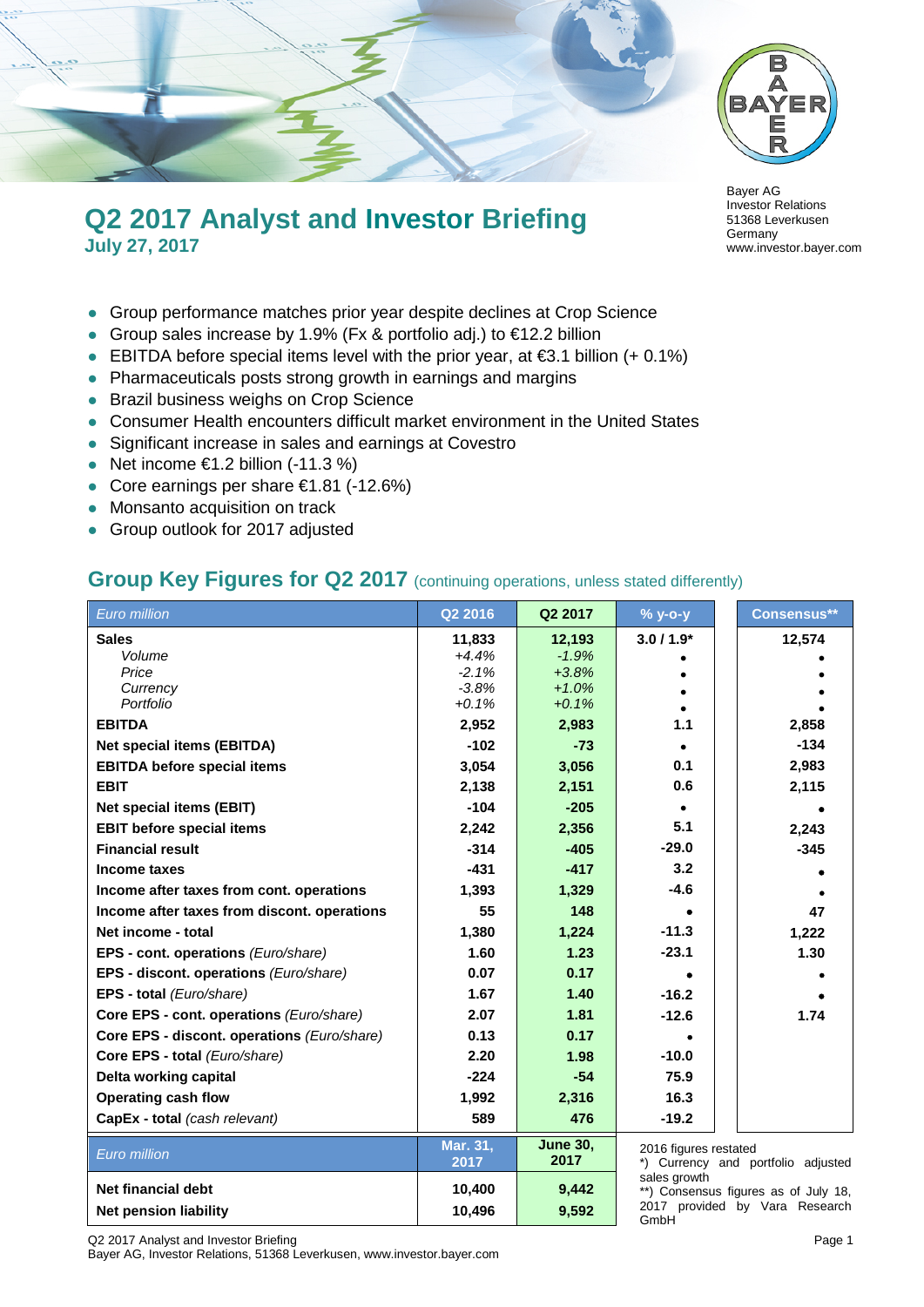

### **Bayer Group Forecast 2017**

- Due to the current business and currency development, we are adjusting our forecast for the fiscal year 2017.
- The forecast for the second half is based on the exchange rates as of June 30, 2017, including a rate of US\$1.14 (previously: US\$1.07) to the euro. A 1% appreciation (depreciation) of the euro against all other currencies would decrease (increase) sales on an annual basis by €300 million and EBITDA before special items by €80 million.
- **Group** sales are now expected to increase to more than €49 billion (previously: around €51 billion). This now corresponds to a mid-single-digit (previously: mid- to high-single-digit) percentage increase on a currency- and portfolio-adjusted basis. EBITDA before special items is now targeted to increase by a high-single-digit percentage (previously: low-teens percentage). We now aim to grow core earnings per share from continuing operations by a low- to mid-single-digit percentage (previously: mid- to high-single-digit percentage). Here it must be noted that Bayer's interest in Covestro amounts to only 41% as of June 2017 (previously: 53%). Excluding capital and portfolio measures, net financial debt is targeted to be around €7 billion at the end of 2017 (previously: around €8 billion).
- We are now budgeting for sales of between €35 billion and €36 billion (previously: approx. €37 billion) for our **Life Science** businesses. This corresponds to a low-single-digit percentage (previously: mid-single-digit percentage) increase on a currency- and portfolio-adjusted basis. We expect EBITDA before special items to come in slightly above the level of the previous year (previously: rise by a mid- to high-single-digit percentage).
- Despite negative currency development, we confirm the forecast we published in February for **Pharmaceuticals** and continue to expect sales of more than €17 billion. This corresponds to a mid-single-digit percentage increase on a currency- and portfolio-adjusted basis. As before, we plan to raise sales of our key growth products to more than €6 billion. We continue to expect a high-single-digit percentage increase in EBITDA before special items. There is no change in our expectation of further improving the EBITDA margin before special items.
- For **Consumer Health**, we forecast a weak second half of the year and now expect to generate full-year sales of about €6 billion (previously: more than €6 billion). This would be in line with the prior-year level on both a reported and a currency- and portfolio-adjusted basis (previously: low- to mid-single-digit percentage increase on a currency- and portfolio-adjusted basis). We now expect EBITDA before special items to decline by a high-single-digit percentage (previously: increase by a low- to mid-single-digit percentage).
- We are now budgeting for sales of below €10 billion (previously: more than €10 billion) for **Crop Science**. This corresponds to a low-single-digit percentage decline on a currency- and portfolioadjusted basis (previously: low-single-digit percentage increase). We now expect EBITDA before special items to decline by a mid-teens percentage (previously: at the prior-year level).
- We confirm the forecasts published in February and April 2017 for **Animal Health,** the **Reconciliation** and **Covestro**. This also applies to the forecasts for the other key data.
- For more information on our business outlook, please consult our Annual Report 2016, Chapter 3.1.2.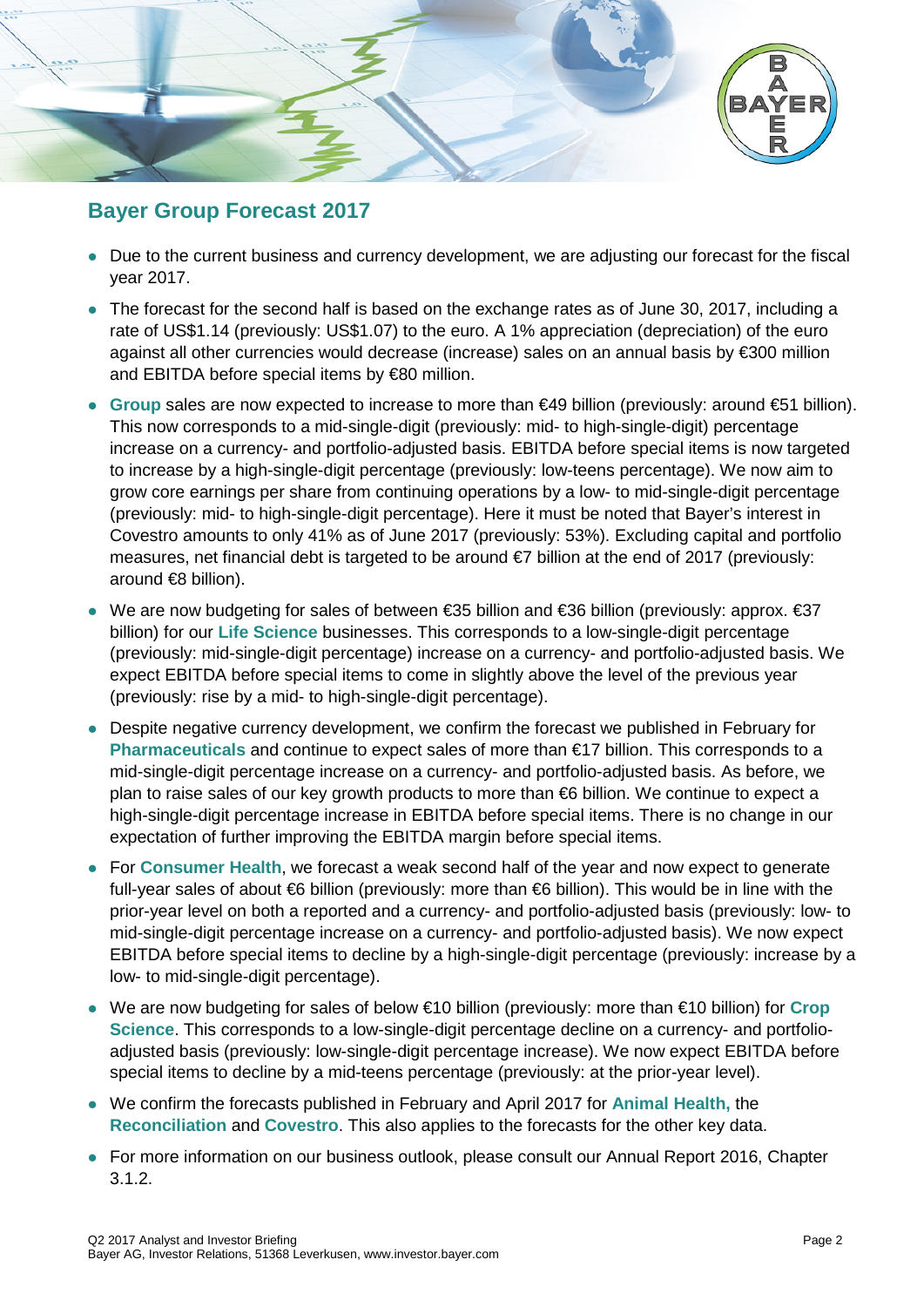

#### **Pharmaceuticals in Q2 2017**

| Euro million                                 | Q2 2016 | Q2 2017 | $%$ y-o-y  | <b>Consensus**</b> |
|----------------------------------------------|---------|---------|------------|--------------------|
| <b>Sales</b>                                 | 4.104   | 4,304   | $4.9/4.4*$ | 4,402              |
| <b>EBITDA before special items</b>           | 1,352   | 1,481   | 9.5        | 1,486              |
| <b>EBITDA-margin before</b><br>special items | 32.9%   | 34.4%   |            | 33.8%              |

\*) Currency and portfolio adjusted sales growth

\*\*) Consensus figures as of July 18, 2017 provided by Vara Research GmbH

### **Best Selling Pharmaceutical Products**

| <b>Euro million</b>          | Q2 2016 | Q2 2017        | % y-o-y | % y-o-y Fx |
|------------------------------|---------|----------------|---------|------------|
| <b>Xarelto</b>               | 703     | 834            | 18.6    | 18.4       |
| of which USA                 | 103     | 117            | 13.6    | 13.1       |
| <b>Eylea</b>                 | 418     | 458            | 9.6     | 10.6       |
| of which USA                 | 0       | $\overline{O}$ |         |            |
| <b>Xofigo</b>                | 81      | 105            | 29.6    | 28.0       |
| of which USA                 | 56      | 62             | 10.7    | 7.6        |
| <b>Stivarga</b>              | 67      | 83             | 23.9    | 20.8       |
| of which USA                 | 33      | 46             | 39.4    | 35.9       |
| <b>Adempas</b>               | 63      | 75             | 19.0    | 17.9       |
| of which USA                 | 30      | 38             | 26.7    | 24.1       |
| <b>Main Growth Products</b>  | 1,332   | 1,555          | 16.7    | 16.6       |
| <b>Mirena product family</b> | 258     | 276            | 7.0     | 4.5        |
| of which USA                 | 168     | 176            | 4.8     | 2.2        |
| <b>Kogenate / Kovaltry</b>   | 280     | 260            | $-7.1$  | $-7.7$     |
| of which USA                 | 87      | 91             | 4.6     | 2.8        |
| <b>Nexavar</b>               | 221     | 229            | 3.6     | 2.1        |
| of which USA                 | 78      | 86             | 10.3    | 5.9        |
| <b>Betaferon / Betaseron</b> | 196     | 185            | $-5.6$  | $-6.4$     |
| of which USA                 | 111     | 108            | $-2.7$  | $-4.1$     |
| <b>Adalat</b>                | 161     | 171            | 6.2     | 7.3        |
| of which USA                 | 0       | 0              |         | $\bullet$  |
| <b>YAZ product family</b>    | 166     | 158            | $-4.8$  | $-6.3$     |
| of which USA                 | 31      | 25             | $-19.4$ | $-20.7$    |
| <b>Aspirin Cardio</b>        | 138     | 148            | 7.2     | 8.0        |
| of which USA                 | 0       | $\Omega$       |         |            |
| Glucobay                     | 128     | 139            | 8.6     | 10.5       |
| of which USA                 | 1       | 0              |         |            |
| <b>Gadavist / Gadovist</b>   | 89      | 97             | 9.0     | 7.9        |
| of which USA                 | 27      | 34             | 25.9    | 23.7       |
| <b>Avalox / Avelox</b>       | 88      | 87             | $-1.1$  | 0.1        |
| of which USA                 | 0       | $\overline{c}$ |         |            |

%y-o-y Fx: Currency adjusted sales growth

Price -0.3%, volume +4.7%, currency +0.5%, portfolio ±0.0%

- Our key growth products delivered combined sales of €1,555 million, up 16.6% currency adjusted (Q2 2016: €1,332 million). Combined sales of the 15 best-selling pharmaceuticals products advanced by 7.7% (currency adjusted). Our Pharmaceuticals business expanded in all regions.
- Xarelto once again achieved strong sales growth, primarily due to an expansion of volumes in Europe and China. Our license revenues – recognized as sales – in the United States, where Xarelto is marketed by a subsidiary of Johnson & Johnson, also developed positively.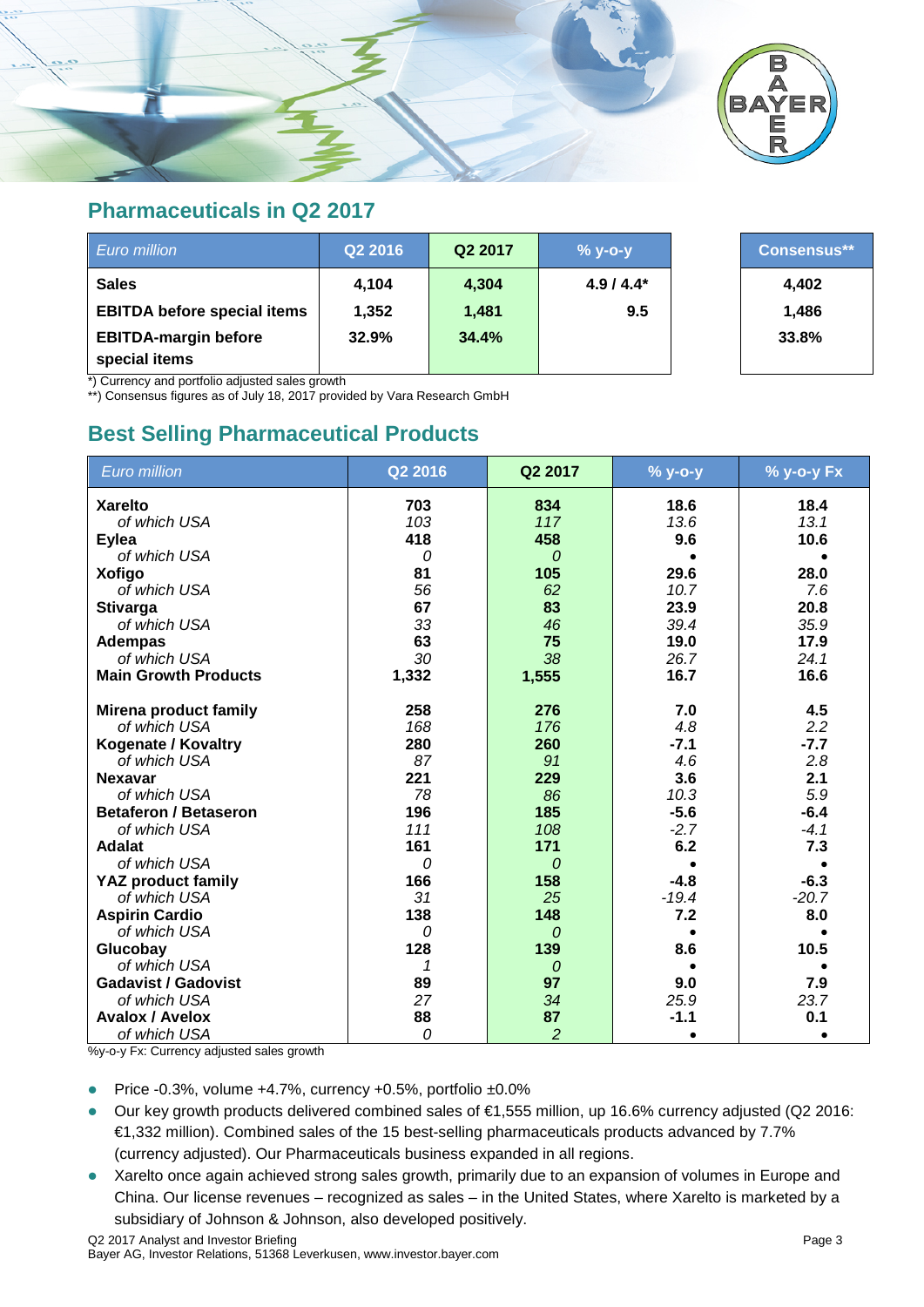

- We achieved a significant increase in sales of Eylea, largely due to higher volumes in Europe and encouraging sales growth in Canada and Australia.
- We once again recorded substantial sales gains for Xofigo, with business benefiting from a successful market launch in Japan and growth in the United States and Europe.
- Sales of Stivarga increased substantially, primarily in the United States, where, among other things, we obtained approval for the drug as a second-line treatment for patients with hepatocellular carcinoma.
- Sales of Adempas advanced significantly, and, as in the past, reflected the proportionate recognition of the one-time payment resulting from the sGC collaboration with Merck & Co., United States. Business continued to benefit mainly from positive performance in the United States.
- We expanded our business with the Mirena product family (Mirena, Kyleena and Jaydess / Skyla), including in the United States, where we continued to benefit from the successful market launch of Kyleena.
- Sales of Kogenate / Kovaltry were lower than in the year-earlier quarter, due to order volumes placed by our distribution partner remaining significantly lower.
- Sales of Nexavar edged higher, mainly as a result of positive performance in the United States and China.
- As expected, business with product Betaferon / Betaseron declined. This development was triggered in particular by lower demand in the United States and Latin America.
- Adalat once again achieved encouraging sales gains, particularly as a result of higher volumes in China.
- Sales of the YAZ product family were down, primarily due to falling demand in Europe and generic competition in the United States. Positive business development in Asia was insufficient to offset this effect.
- Sales of Glucobay and Aspirin Cardio advanced significantly as a result of a persistently favorable market environment in China.
- We achieved an encouraging increase in sales of Gadovist, primarily due to the good development of business in the United States.
- The increase in **EBITDA before special items** of Pharma resulted primarily from higher volumes, while the cost of goods sold and expenses for research and development were lower.

| <b>Euro million</b>                                                                                                          | Q2 2016 | Q2 2017 | $%$ y-o-y     | <b>Consensus**</b> |
|------------------------------------------------------------------------------------------------------------------------------|---------|---------|---------------|--------------------|
| <b>Sales</b>                                                                                                                 | 1,553   | 1,542   | $-0.7/ -2.2*$ | 1,577              |
| <b>EBITDA before special items</b>                                                                                           | 328     | 314     | $-4.3$        | 343                |
| <b>EBITDA-margin before</b><br>special items<br>$\star$ ). Original contract in a substantial contract and construct $\star$ | 21.1%   | 20.4%   |               | 21.8%              |

# **Consumer Health in Q2 2017**

Currency and portfolio adjusted sales growth

\*\*) Consensus figures as of July 18, 2017 provided by Vara Research GmbH

Price +2.4%, volume -4.6%, currency +1.5%, portfolio ±0.0%

- Sales of Consumer Health were down in the second quarter of 2017. We recorded substantial declines in sales in North America, particularly in the United States, due to the difficult market environment. In contrast, we expanded our business in Latin America and Europe / Middle East / Africa.
- **EBITDA before special items** of Consumer Health declined mainly as a result of lower volumes and higher cost of goods sold, which resulted in part from inventory write-offs.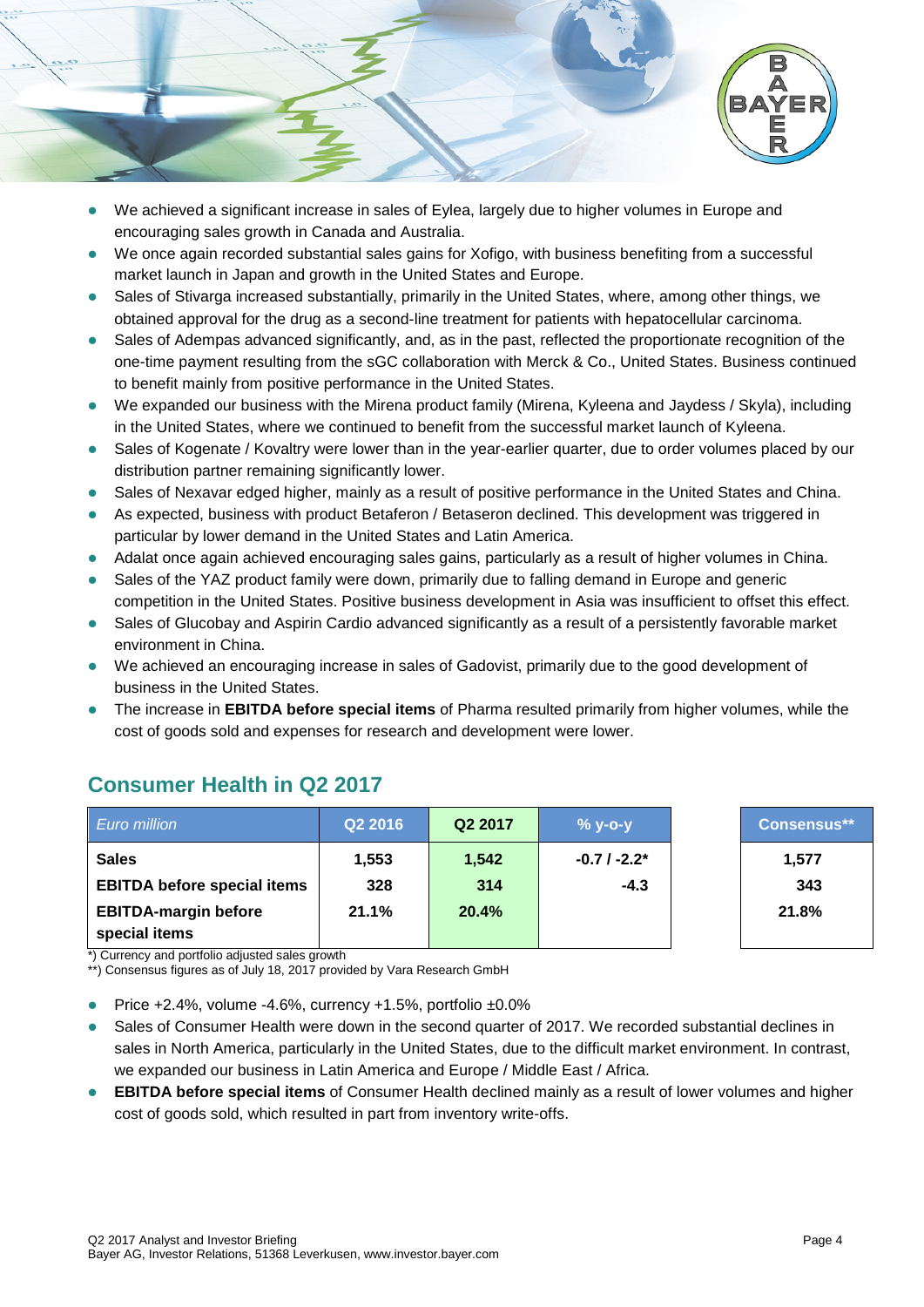

#### **Crop Science in Q2 2017**

| Euro million                        | Q2 2016 | Q <sub>2</sub> 2017 | $% y-o-y$        | Consensus** |
|-------------------------------------|---------|---------------------|------------------|-------------|
| <b>Sales</b>                        | 2,518   | 2,163               | $-14.1 / -15.8*$ | 2,403       |
| Crop Protection / Seeds             | 2,363   | 1.971               | $-16.6/ -18.2*$  |             |
| <b>Environmental Science</b>        | 155     | 192                 | 23.9 / 20.6*     | $\bullet$   |
| <b>EBITDA before special items</b>  | 663     | 317                 | $-52.2$          | 320         |
| <b>EBITDA-margin before special</b> | 26.3%   | 14.7%               |                  | 13.3%       |
| items                               |         |                     |                  |             |

\*) Currency and portfolio adjusted sales growth

\*\*) Consensus figures as of July 18, 2017 provided by Vara Research GmbH

| Q22017              |                 | <b>Europe / Middle</b><br>East / Africa |                        | North America.  |                 | <b>Asia/Pacific</b> |                 | <b>Latin America</b> |
|---------------------|-----------------|-----------------------------------------|------------------------|-----------------|-----------------|---------------------|-----------------|----------------------|
|                     | Euro<br>million | $%$ y-o-y<br>Fx                         | <b>Euro</b><br>million | $%$ y-o-y<br>Fx | Euro<br>million | $%$ y-o-y<br>Fx     | Euro<br>million | $% y-o-y$<br>Fx      |
| <b>Crop Science</b> | 908             | $-0.2$                                  | 865                    | 5.0             | 459             | $-2.0$              | -69             |                      |

%y-o-y Fx: Currency adjusted sales growth

- Price -2.1%, volume -13.7%, currency +1.7%, portfolio  $\pm 0.0\%$
- Sales of Crop Science declined mainly due to significantly higher provisions for product returns specifically crop-protection products – in Brazil. At the end of the harvest season, regular stocktaking revealed high channel inventories in the Brazilian market, requiring measures to be taken to normalize the situation. Excluding the €428 million decline in sales in Brazil, business at Crop Science was up slightly year on year on a currency-adjusted basis. Environmental Science delivered positive performance, in part due to the delivery of products to the company that acquired our consumer business.
- Sales in **Europe / Middle East / Africa** matched the prior-year level. The Insecticides business delivered very positive performance due to higher pest pressure. This development stood against substantial declines at Fungicides due to lower infestation levels as a result of drought in Western Europe, as well as increased competitive pressure. The Seeds business developed positively.
- In **North America** we recorded strong gains at SeedGrowth, particularly with products to treat soybean seed in the United States and cereal seed in Canada. We also achieved growth in the Seeds business due to expanded oilseed rape / canola acreages in Canada, as well as at Fungicides. This was partly offset by a substantial decline at Insecticides in the United States.
- In the **Asia / Pacific** region business at Insecticides declined noticeably, due to sales declines in China and restrained demand in India. In contrast, business at Fungicides and Herbicides expanded.
- The negative sales development in **Latin America** is largely due to significantly higher provisions, primarily for product returns, as well as lower sell-in to the distribution channel in Brazil. At the end of the harvest season regular stocktaking revealed high channel inventories of crop protection products in the Brazilian market. This situation was caused by weaker demand due to significantly lower insect and fungal infestation levels, while the level of inventory-building among distributors was high. We slightly increased sales in the other countries in the Latin America region overall.
- **EBITDA before special items** of Crop Science declined in particular due to the situation in Brazil, where we recorded a substantial negative impact on earnings in the amount of €355 million in total. This included provisions for product returns in the amount of €173 million, impairment losses recognized on receivables in the amount of €53 million, inventory write-offs in the amount of €56 million, and other effects totaling €73 million. Excluding our business in Brazil, earnings were up slightly year on year.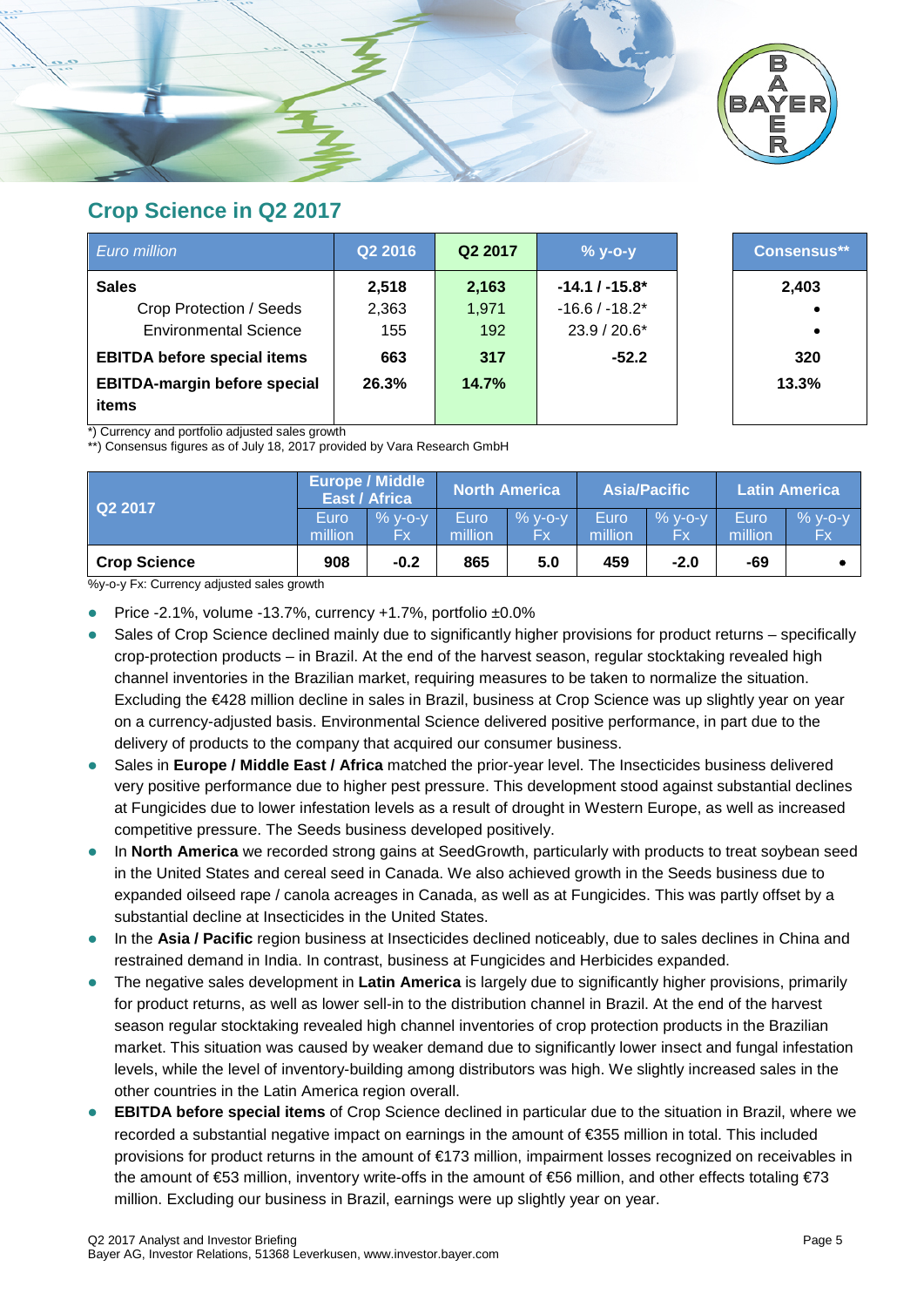

#### **Animal Health in Q2 2017**

| Euro million                                 | Q2 2016 | Q2 2017 | $% y-o-y$    | <b>Consensus**</b> |
|----------------------------------------------|---------|---------|--------------|--------------------|
| <b>Sales</b>                                 | 426     | 450     | $5.6 / 2.1*$ | 449                |
| <b>EBITDA before special items</b>           | 100     | 116     | 16.0         | 112                |
| <b>EBITDA-margin before</b><br>special items | 23.5%   | 25.8%   |              | 24.9%              |

\*) Currency and portfolio adjusted sales growth

\*\*) Consensus figures as of July 18, 2017 provided by Vara Research GmbH

Price  $+2.8\%$ , volume  $-0.7\%$ , currency  $+1.6\%$ , portfolio  $+1.9\%$ 

- At Animal Health, the development of business in the Asia / Pacific region was encouraging. In North America, the Cydectin product portfolio that was acquired in January 2017 contributed to sales growth. We recorded a slight increase in sales in Europe / Middle East / Africa on a currency-adjusted basis, while the performance of our Latin America business matched the prior-year period.
- **EBITDA before special items** of Animal Health increased due to positive earnings contributions from price increases, the lower cost of goods sold as well as the Cydectin business that Bayer acquired. These more than offset a decline in volumes and slightly higher expenses for research and development.

# **Life Sciences in Q2 2017**

| <b>Euro million</b>                          | Q2 2016 | Q2 2017 | $%$ y-o-y     | <b>Consensus**</b> |
|----------------------------------------------|---------|---------|---------------|--------------------|
| <b>Sales</b>                                 | 8,858   | 8,714   | $-1.6/ -2.8*$ | 9,087              |
| <b>EBITDA before special items</b>           | 2.511   | 2,247   | $-10.5$       | 2,218              |
| <b>EBITDA-margin before</b><br>special items | 28.3%   | 25.8%   |               | 24.4%              |

\*) Currency and portfolio adjusted sales growth

\*\*) Consensus figures as of July 18, 2017 provided by Vara Research GmbH

# **Covestro in Q2 2017**

| <b>Euro million</b>                          | Q2 2016 | Q2 2017 | $%$ y-o-y    | Consensus** |
|----------------------------------------------|---------|---------|--------------|-------------|
| <b>Sales</b>                                 | 2,975   | 3,479   | 16.9 / 15.8* | 3,480       |
| <b>EBITDA before special items</b>           | 543     | 809     | 49.0         | 766         |
| <b>EBITDA-margin before</b><br>special items | 18.3%   | 23.3%   |              | 22.0%       |

\*) Currency and portfolio adjusted sales growth

\*\*) Consensus figures as of July 18, 2017 provided by Vara Research GmbH

Price +15.2%, volume +0.6%, currency +1.1%, portfolio ±0.0%

- Sales of Covestro increased due to much higher selling prices overall, especially at Polyurethanes, while volumes matched the prior-year period overall.
- **EBITDA before special items** of Covestro improved driven by substantially higher selling prices which more than offset the effect of increased raw material prices.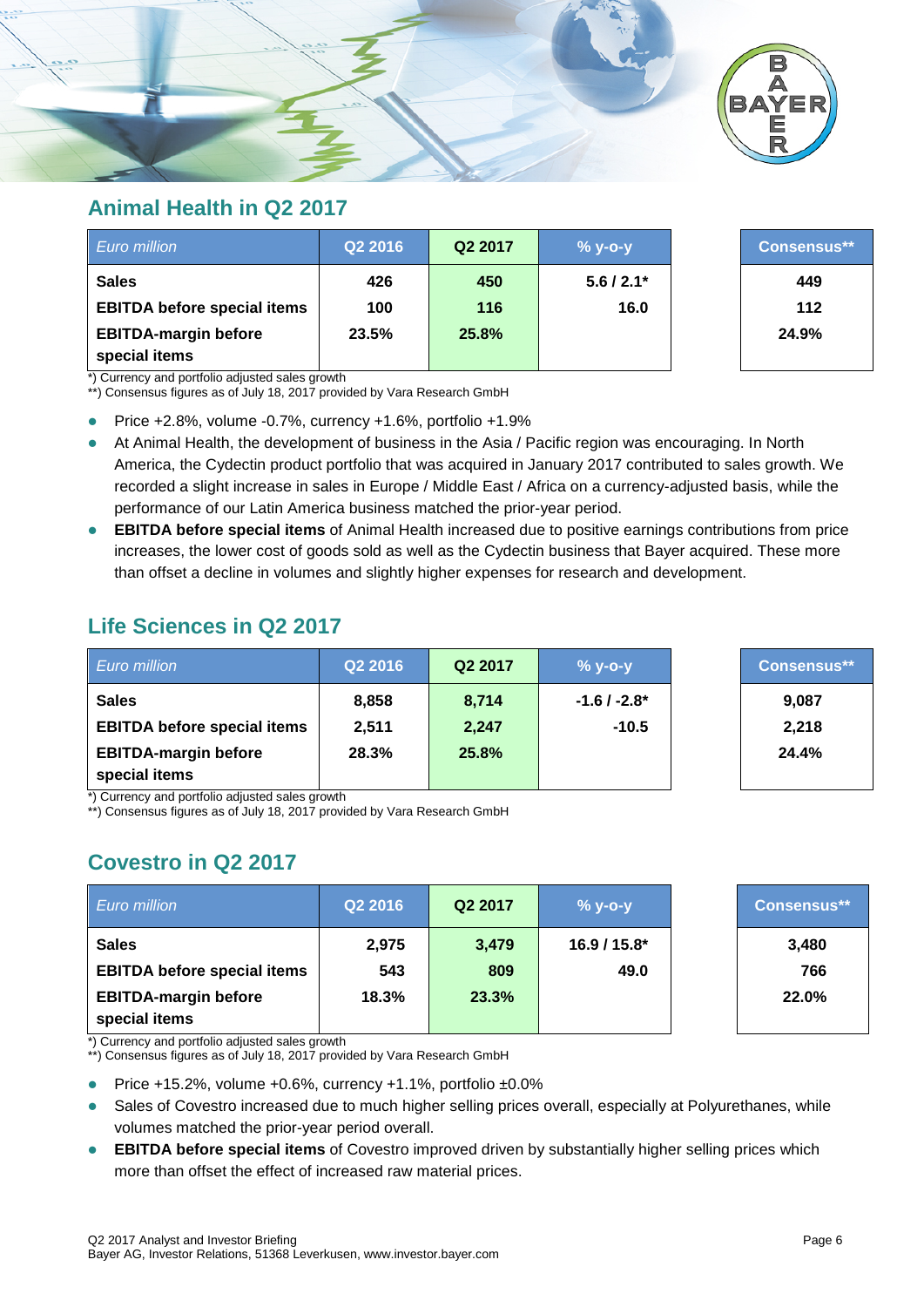

# **Key figures for Q2 2017**

|                                                             |                    | Pharmaceuticals    | <b>Consumer Health</b> |                    | Crop Science       |                    | <b>Animal Health</b> |                    | Reconciliation           |                    | Life Sciences      |                    | Covestro           |                    | Group              |                    |
|-------------------------------------------------------------|--------------------|--------------------|------------------------|--------------------|--------------------|--------------------|----------------------|--------------------|--------------------------|--------------------|--------------------|--------------------|--------------------|--------------------|--------------------|--------------------|
|                                                             | Q2'16              | 02'17              | Q2'16                  | 02'17              | Q2'16              | Q2'17              | Q2'16                | Q2'17              | Q2'16                    | Q2'17              | Q2'16              | 02'17              | Q2"16              | 02'17              | Q2'16              | 02'17              |
|                                                             | $\epsilon$ million | $\epsilon$ million | $\epsilon$ million     | $\epsilon$ million | $\epsilon$ million | $\epsilon$ million | $\epsilon$ million   | $\epsilon$ million | $\epsilon$ million       | $\epsilon$ million | $\epsilon$ million | $\epsilon$ million | $\epsilon$ million | $\epsilon$ million | $\epsilon$ million | $\epsilon$ million |
| <b>Sales</b>                                                | 4,104              | 4,304              | 1,553                  | 1,542              | 2,518              | 2,163              | 426                  | 450                | 257                      | 255                | 8,858              | 8,714              | 2,975              | 3,479              | 11,833             | 12,193             |
|                                                             |                    |                    |                        |                    |                    |                    |                      |                    |                          |                    |                    |                    |                    |                    |                    |                    |
| Sales by region:                                            |                    |                    |                        |                    |                    |                    |                      |                    |                          |                    |                    |                    |                    |                    |                    |                    |
| Europe / Middle East / Africa                               | 1,602              | 1,647              | 480                    | 503                | 897                | 908                | 123                  | 122                | 243                      | 246                | 3,345              | 3,426              | 254                | 1,380              | 4,599              | 4,806              |
| North America                                               | 1,027              | 1,101              | 701                    | 661                | 812                | 865                | 193                  | 208                | بہ                       | 0                  | 2,731              | 2,835              | 686                | 756                | 3,417              | 3,591              |
| Asia / Pacific                                              | 1,219              | 1,290              | 201                    | 195                | 455                | 459                | 71                   | 80                 | 4                        | က                  | 1,950              | 2,027              | 866                | 1,129              | 2,816              | 3,156              |
| Latin America                                               | 256                | 266                | 171                    | 183                | 354                | -69                | 39                   | 40                 | $\overline{2}$           | ø                  | 832                | 426                | 169                | 214                | 1,001              | 640                |
|                                                             |                    |                    |                        |                    |                    |                    |                      |                    |                          |                    |                    |                    |                    |                    |                    |                    |
| EBITDA                                                      | 1,342              | 1,474              | 297                    | 307                | 633                | 233                | 100                  | 116                | $\overline{\mathcal{E}}$ | ഥ                  | 2,409              | 2,135              | 543                | 848                | 2,952              | 2,983              |
| Special items                                               | $\frac{1}{2}$      |                    | $\overline{5}$         | 7                  | $\overline{30}$    | $-84$              | $\circ$              |                    |                          | $\frac{4}{1}$      | $-102$             | $-112$             | 0                  | $\frac{8}{3}$      | $-102$             | -73                |
| EBITDA before special items                                 | 1,352              | 1,481              | 328                    | 314                | 663                | 317                | 100                  | 116                | 68                       | $\frac{1}{2}$      | 2,511              | 2,247              | 543                | 809                | 3,054              | 3,056              |
| EBITDA margin before special items                          | 32.9%              | 34.4%              | 21.1%                  | 20.4%              | 26.3%              | 14.7%              | 23.5%                | 25.8%              | 5%<br>26.                | 5%<br>N            | 28.3%              | 25.8%              | 18.3%              | 23.3%              | 25.8%              | 25.1%              |
| EBIT                                                        | 988                | 1,102              | 061                    | 195                | 512                | 117                | 8                    | 107                | $-12$                    | အို                | 1,771              | 1,463              | 367                | 688                | 2,138              | 2,151              |
| Special items                                               | 두                  | $-120$             | $\frac{32}{2}$         | $\frac{15}{1}$     | $\frac{30}{2}$     | -95                | $\circ$              |                    | $\overline{\partial}$    | $-14$              | $-104$             | $-244$             | $\circ$            | 39                 | $-104$             | $-205$             |
| EBIT before special items                                   | 999                | 1,222              | 222                    | 210                | 542                | 212                | ဌ                    | 107                | $\overline{6}$           | 4                  | 1,875              | 1,707              | 367                | 649                | 2,242              | 2,356              |
| EBIT margin before special items                            | 24.3%              | 28.4%              | 14.3%                  | 13.6%              | 21.5%              | 9.8%               | 21.8%                | 23.8%              | 4%<br>Z                  | $-17.3%$           | 21.2%              | 19.6%              | 12.3%              | 18.7%              | 18.9%              | 19.3%              |
|                                                             |                    |                    |                        |                    |                    |                    |                      |                    |                          |                    |                    |                    |                    |                    |                    |                    |
| Operating cash flow                                         | 310                | 528                | 241                    | 297                | 1,088              | 1,170              | $\frac{8}{3}$        | 5                  | 4                        | $-191$             | 1,683              | 1,901              | 309                | 415                | 1,992              | 2,316              |
|                                                             |                    |                    |                        |                    |                    |                    |                      |                    |                          |                    |                    |                    |                    |                    |                    |                    |
| Financial result                                            |                    |                    |                        |                    |                    |                    |                      |                    |                          |                    |                    |                    |                    |                    | 314                | 405                |
| Income after taxes from continuing operations               |                    |                    |                        |                    |                    |                    |                      |                    |                          |                    |                    |                    |                    |                    | 393                | 1,329              |
| Income after taxes from discontinued operations             |                    |                    |                        |                    |                    |                    |                      |                    |                          |                    |                    |                    |                    |                    | 55                 | 148                |
| Net income                                                  |                    |                    |                        |                    |                    |                    |                      |                    |                          |                    |                    |                    |                    |                    | ,380               | 1,224              |
|                                                             |                    |                    |                        |                    |                    |                    |                      |                    |                          |                    |                    |                    |                    |                    |                    |                    |
| Earnings per share - continuing operations (€)              |                    |                    |                        |                    |                    |                    |                      |                    |                          |                    |                    |                    |                    |                    | 1.60               | 1.23               |
| Earnings per share - discontinued operations (€)            |                    |                    |                        |                    |                    |                    |                      |                    |                          |                    |                    |                    |                    |                    | 0.07               | 0.17               |
| Earnings per share $(\in)$                                  |                    |                    |                        |                    |                    |                    |                      |                    |                          |                    |                    |                    |                    |                    | 1.67               | 1,40               |
| Core earnings per share - continuing operations (€)         |                    |                    |                        |                    |                    |                    |                      |                    |                          |                    |                    |                    |                    |                    | 2.07               | 1.81               |
| Core earnings per share - discontinued operations $( \in )$ |                    |                    |                        |                    |                    |                    |                      |                    |                          |                    |                    |                    |                    |                    | 0.13               | 0.17               |
| Core earnings per share (€)                                 |                    |                    |                        |                    |                    |                    |                      |                    |                          |                    |                    |                    |                    |                    | 220                | 1.98               |
|                                                             |                    |                    |                        |                    |                    |                    |                      |                    |                          |                    |                    |                    |                    |                    |                    |                    |
| CapEx (cash effective)                                      |                    |                    |                        |                    |                    |                    |                      |                    |                          |                    |                    |                    |                    |                    | 589                | 476                |
| R&D                                                         |                    |                    |                        |                    |                    |                    |                      |                    |                          |                    |                    |                    |                    |                    | 1,122              | 1,165              |
| D&A and Write-downs                                         | 354                | 372                | 107                    | 112                | 121                | 116                |                      | ၜ                  | 9                        | 83                 | 638                | 672                | 176                | 160                | 814                | 832                |
| Employees at end of period                                  | 40,197             | 37,999             | 13,085                 | 11,898             | 22,839             | 20,969             | 3,859                | 3,621              | 19,866                   | 25,233             | 99,846             | 99,720             | 15,730             | 15,960             | 115,576            | 115,680            |
| 2016 figures restated                                       |                    |                    |                        |                    |                    |                    |                      |                    |                          |                    |                    |                    |                    |                    |                    |                    |

Q2 2017 Analyst and Investor Briefing Page 7 (2008) 2017 12:30 Analyst and Decision Page 7

Bayer AG, Investor Relations, 51368 Leverkusen, www.investor.bayer.com